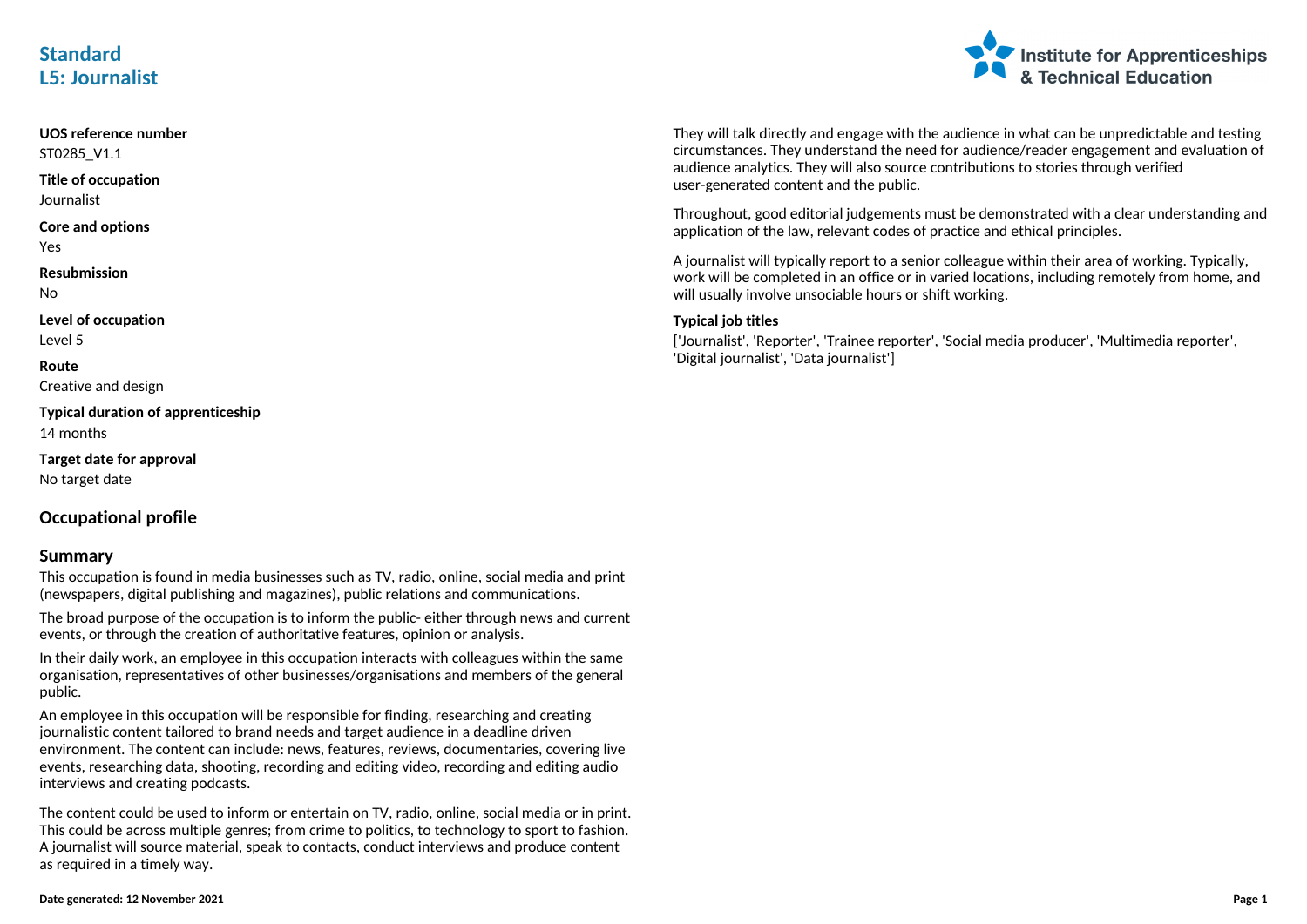# **Core duties**



| <b>Duty</b>                                                                                                                                                                                                                 | Knowledge               | <b>Skills</b>         | <b>Behaviours</b>  |
|-----------------------------------------------------------------------------------------------------------------------------------------------------------------------------------------------------------------------------|-------------------------|-----------------------|--------------------|
| D1: Create journalistic content for publication on any platform, using<br>brand tone rules and conventions.                                                                                                                 | K6, K7, K10, K19        | S1, S2, S3, S5, S10   | <b>B2</b>          |
| D2: Comply with the law, applicable regulatory codes, employer policies<br>and guidelines and general ethical principles.                                                                                                   | K2, K3, K15, K18, K20   | S1, S5                | B <sub>3</sub>     |
| D3: Take account of equality, diversity and inclusion in all aspects of your<br>work and the impact on your audience.                                                                                                       | K15, K20, K21           | S5, S17, S18          | B3, B7, B8         |
| D4: Assess and select the most appropriate platforms in line with brand<br>priorities, to achieve maximum audience engagement.                                                                                              | K6, K11, K12, K14       | S4, S9                | <b>B1, B2</b>      |
| D5: Interpret and apply audience analytics to inform content development<br>to meet brand strategies and objectives.                                                                                                        | K1, K5, K17             | S4, S8                | B1, B5             |
| D6: Source and maintain diverse contacts to develop current and future<br>content.                                                                                                                                          | K2, K3, K4, K21         | S2, S7, S18           | B3, B6, B8         |
| D7: Conduct sufficient primary and secondary research to produce<br>error-free content.                                                                                                                                     | K2, K3, K4, K9, K10     | S1, S2, S3, S14, S15  | <b>B2</b>          |
| D8: Adopt appropriate strategies and techniques for effective interviewing<br>in a wide range of settings. Demonstrating empathy and making a<br>connection with interviewees, while applying legal and ethical principles. | K2, K3, K9, K16, K18    | S1, S3, S7, S14, S15  | B3, B6, B8         |
| D9: Create and publish content from a variety of settings, such as the<br>scene of an event.                                                                                                                                | K2, K3, K7, K9          | S5, S6, S10, S11, S12 | B2, B3, B4, B8, B9 |
| D10: Shoot and record video and audio and produce images which are<br>turned into engaging video stories, audio stories and content for<br>multi-platform journalistic use.                                                 | K12, K13                | S5, S6, S11, S13, S16 | <b>B1, B2</b>      |
| D11: Research and interpret data to inform journalistic content creation.                                                                                                                                                   | K8, K9, K10             | S2, S11, S13, S19     | <b>B1, B2</b>      |
| D12: Verify and curate user-generated content.                                                                                                                                                                              | K4, K11, K20            | S2, S6, S7, S9, S16   | B4, B5, B9         |
| D13: Work collaboratively with others to produce content and achieve<br>results required by the brand.                                                                                                                      | K16, K18, K19, K20, K21 | S6, S12, S17, S18     | B6, B7, B8         |
| D14: Undertake continuous professional development to aid career<br>progression, maintaining a wide industry awareness.                                                                                                     | K15, K17, K18, K19, K21 | S16, S17, S18         | <b>B1, B7</b>      |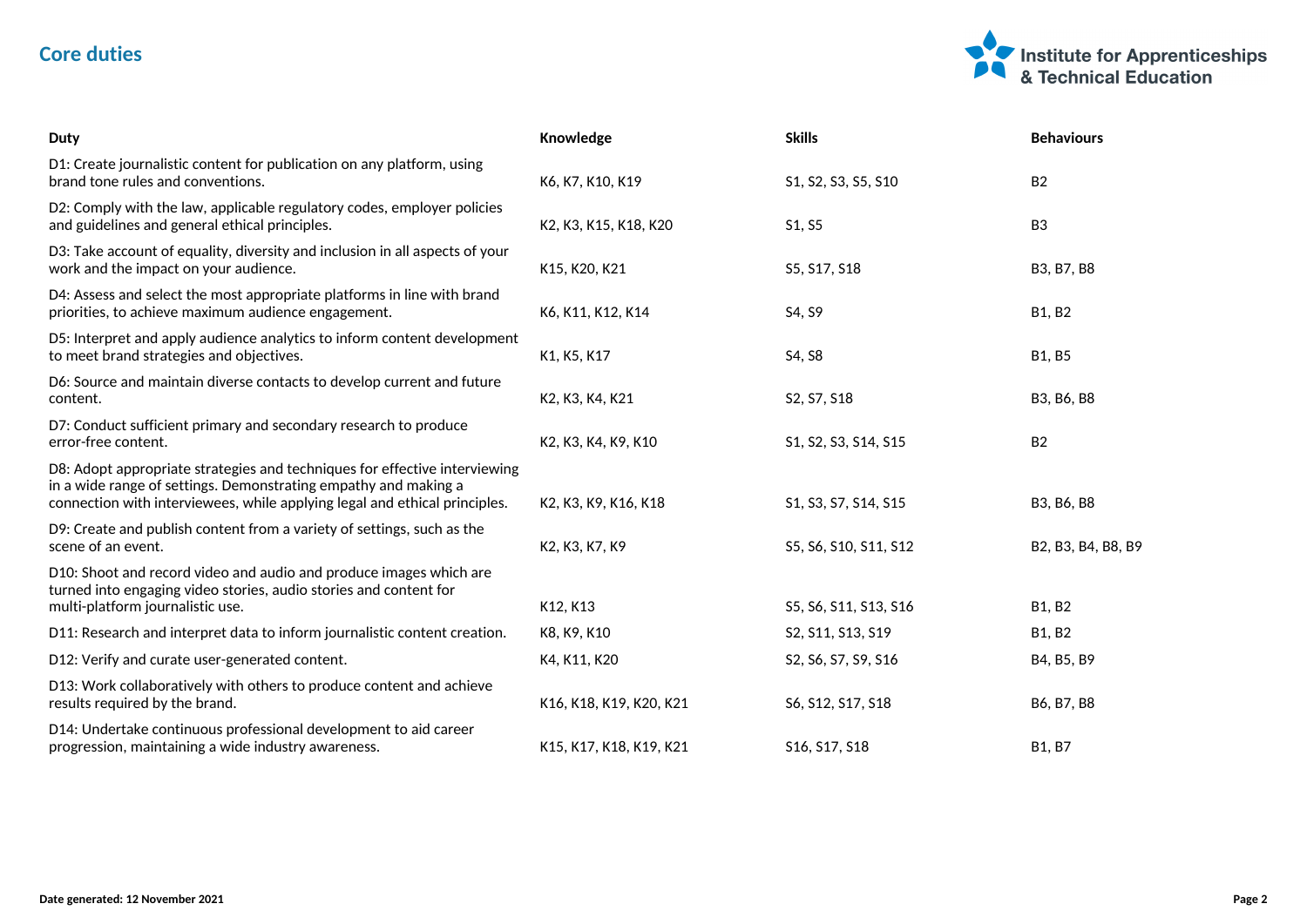## **Knowledge, skills and behaviours**



## **Knowledge**

K1: The apprentice's role, the brand's business model and target audience, both in terms of demographic and sociographic profile; and understand audiences' needs from the media. K2: The relevant legislation affecting journalists: defamation; contempt of court; reporting restrictions; privacy, copyright, confidential sources.

K3: The relevant regulations and more general ethical issues and how they can affect a journalist's work including; the codes of conduct/practice and relevant regulatory bodies to comply with such as the Independent Press Standards Organisation (IPSO), the Ofcom Broadcasting Code, BBC editorial guidelines and employer guidelines.

K4: How to identify, find and establish physical and on-line contacts/sources to inform and contribute to content.

K5: How to use audience analytics to inform content selection and story telling.

K6: The techniques for planning and structuring content narratives, including working to a brief, which adopt the brand's tone and follow brand rules and conventions.

K7: How to generate original and exclusive content, and the contexts within which the content can be used.

K8: How to identify and use techniques to extract data which will support content creation.

K9: Interviewing techniques, strategies and lines of questioning to extract the maximum, relevant information from interviewees whether face-to-face, by telephone or electronic means in many settings, including press conferences, formal one-to-one interviews, on-the-doorstep and in the street.

K10: How and when to obtain specialist subject knowledge selecting appropriate research techniques to ensure accuracy.

K11: The theoretical and practical uses of social media platforms, the issues/risks of these and how this aligns with the employer's target audience and protocols.

K12: The technical requirements and use of multi-platform digital/social journalism recording equipment, editing and publishing applications/programs.

K13: How to shoot and edit video and audio to meet standards for publication on different platforms.

K14: Own employer's recording and editing protocols and programs; how to proof read content and edit as required.

K15: How to maintain your professional ethics and practices and keep abreast of new developments within the media industry.

K16: How clear, timely communication contributes to productive working relationships.

K17: The value of brands, how they are developed and enhanced and how they can be damaged.

K18: The requirements of health and safety legislation in day-to-day work.

K19: Own workplace terminology, equipment and programs.

K20: Procedures for dealing with complaints.

K21: How to integrate equality, diversity and inclusion in the workplace.

### **Skills**

S1: Undertake thorough research before reporting to ensure that journalistic content/material published or broadcast is accurate, impartial, balanced, engages the audience and is verifiable with industry standard use of English.

S2: Identify, select, and verify multiple sources of information, including people, reports, data and social media, cross-checking and corroborating when necessary.

S3: Take accurate, relevant notes when and where needed, use shorthand where required by your employer.

S4: Assess the strengths/weaknesses of available platforms and where and when journalistic content is likely to work best.

S5: Assess and produce journalistic content in accordance with legal and regulatory requirements; ethical issues and organisational specifications, alerting senior managers when necessary.

S6: Make decisions and judgements at speed and when under pressure, on the way stories are researched and presented, aiming to lead when breaking news.

S7: Find and use contacts to create journalistic content and exclusive stories which meet the needs of the target audience. Verify information from contacts and critically review its short and long-term implications.

S8: Use audience analytics to evaluate the success of the journalistic content and how that can inform future decision-making.

S9: Monitor relevant social media on a systematic basis. Proactively seek, verify and curate sources of user-generated content that will help improve targeted content, grow the audience and the depth of engagement.

S10: Produce journalistic content using language which resonates with the audience as measured by audience analytics, social media interaction and reach or other internal "tools" used by employers to understand audience sentiment.

S11: Produce journalistic content in multimedia combinations as required which "draw in" the viewer/listener/user to tell the complete story.

S12: Report live to the audience from the scene of an event using remote technologies.

S13: Publish journalistic content, using all available tools to enhance the user experience.

S14: Undertake different types of interviews to extract information, identifying and selecting the right interviewing technique to suit the interviewee and seeking to make a connection with the subject.

S15: Evaluate answers from interviewees to inform further questioning, probing for detail and inconsistencies in replies given. If needed, identify other people to speak to.

S16: Check and evaluate own work in relation to industry standards, adhering to employer guidelines. Ensure it is of a quality to maintain the organisation's reputation in the industry. S17: Seek constructive feedback from relevant people about your performance; taking action as required.

S18: Consider the impact of equality and diversity practices on individuals and groups and ensure those practices are inclusive.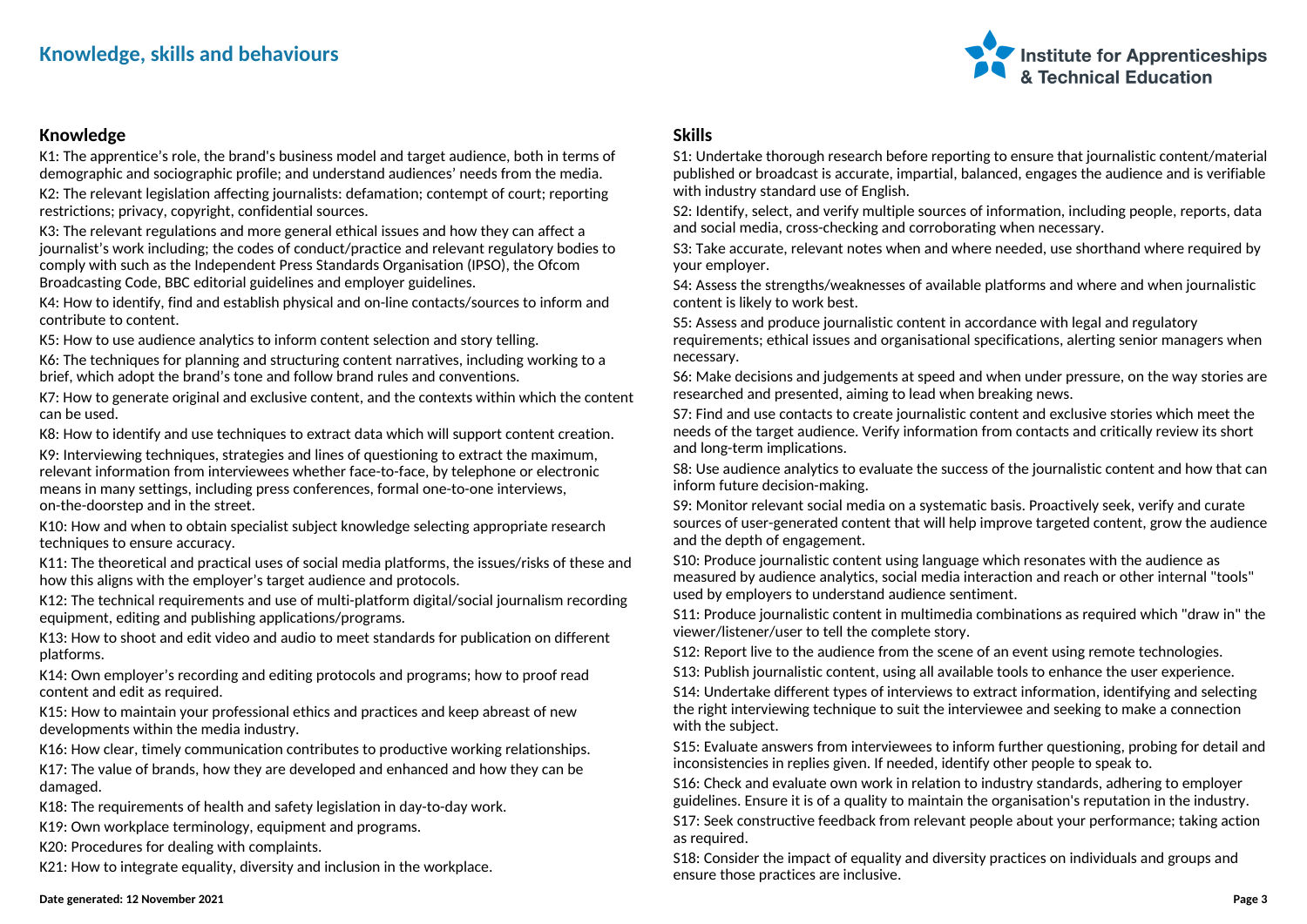

S19: Locate, clean and interrogate datasets to inform content generation.

### **Behaviours**

B1: Proactive and is curious, forward-looking, and open to change and emerging trends, to enhance the overall experience of the reader, viewer, or end-user.

B2: Work on own initiative to prepare accurate journalistic content in the most eye-catching and compelling manner, getting it 'right first time'. Takes responsibility for seeing the "big picture" amidst a mass of information or data.

B3: Work ethically and with integrity and knows when to seek advice from more senior staff.

B4: Work in a transparent and open way; making judgements free from bias.

B5: Act to build and enhance the brand (employer's and personal) and considers the consequences of any actions.

B6: Works collaboratively with stakeholders and colleagues, developing strong working relationships to achieve common goals and promote mutual respect.

B7: Recognises and complies with equality, diversity and inclusion in the workplace.

B8: Is empathetic, builds trust and contact networks, recognising a duty of care may be owed to sources/contacts, and is a good listener while still critically evaluating the information being received.

B9: Adapts positively to changing work priorities and patterns, ensuring deadlines continue to be met.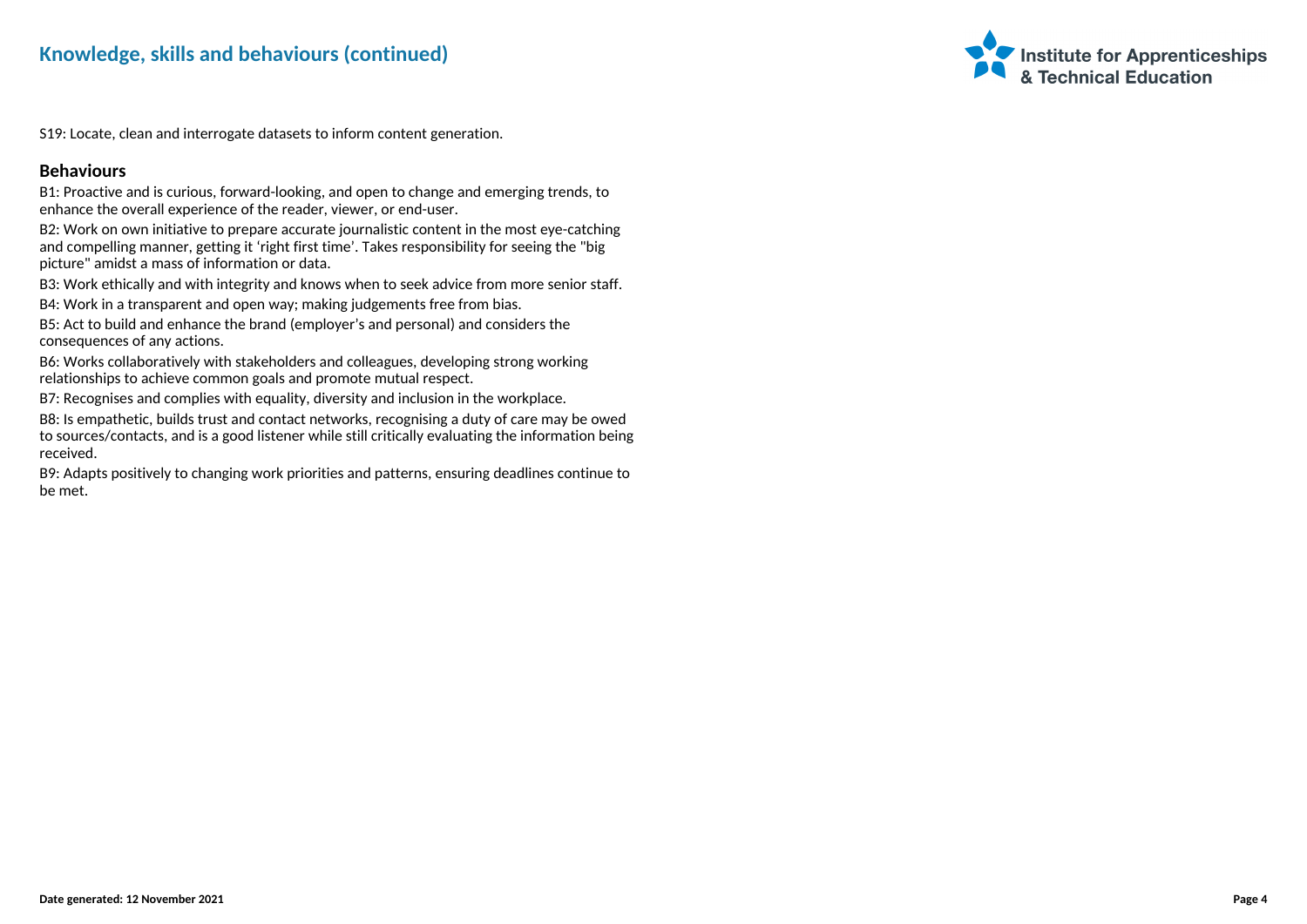# **Example training specification**



| Duty                                                                                                                                                                                                                     | OTJ days     |
|--------------------------------------------------------------------------------------------------------------------------------------------------------------------------------------------------------------------------|--------------|
| D1: Create journalistic content for publication on any platform, using brand tone rules and conventions.                                                                                                                 | 0            |
| D2: Comply with the law, applicable regulatory codes, employer policies and guidelines and general ethical principles.                                                                                                   | $\Omega$     |
| D3: Take account of equality, diversity and inclusion in all aspects of your work and the impact on your audience.                                                                                                       | 0            |
| D4: Assess and select the most appropriate platforms in line with brand priorities, to achieve maximum audience engagement.                                                                                              | $\Omega$     |
| D5: Interpret and apply audience analytics to inform content development to meet brand strategies and objectives.                                                                                                        | 0            |
| D6: Source and maintain diverse contacts to develop current and future content.                                                                                                                                          | $\Omega$     |
| D7: Conduct sufficient primary and secondary research to produce error-free content.                                                                                                                                     | 0            |
| D8: Adopt appropriate strategies and techniques for effective interviewing in a wide range of settings. Demonstrating empathy and making a connection<br>with interviewees, while applying legal and ethical principles. | $\mathbf{0}$ |
| D9: Create and publish content from a variety of settings, such as the scene of an event.                                                                                                                                | 0            |
| D10: Shoot and record video and audio and produce images which are turned into engaging video stories, audio stories and content for multi-platform<br>journalistic use.                                                 | $\mathbf{0}$ |
| D11: Research and interpret data to inform journalistic content creation.                                                                                                                                                | 0            |
| D12: Verify and curate user-generated content.                                                                                                                                                                           | $\mathbf{0}$ |
| D13: Work collaboratively with others to produce content and achieve results required by the brand.                                                                                                                      | 0            |
| D14: Undertake continuous professional development to aid career progression, maintaining a wide industry awareness.                                                                                                     | 0            |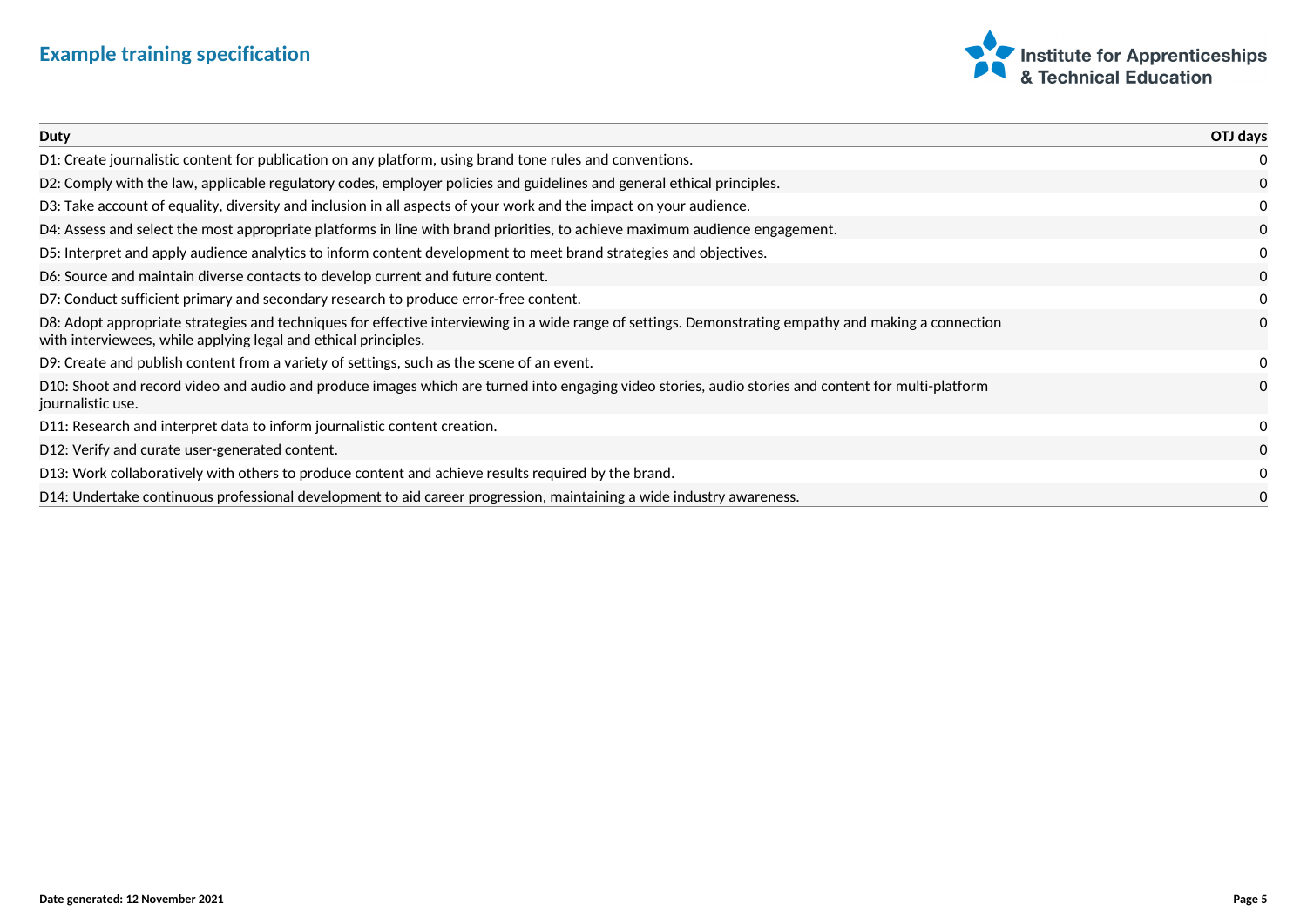# **Qualifications**



| Qualification                          | <b>Basis for mandation</b> |
|----------------------------------------|----------------------------|
| Diploma in Journalism                  | <b>Eligible Type 2</b>     |
| Level: 5                               |                            |
| Type: Type 2 off-the-job qualification |                            |
| Ofqual regulated: Yes                  | —                          |
| Awarding bodies                        |                            |